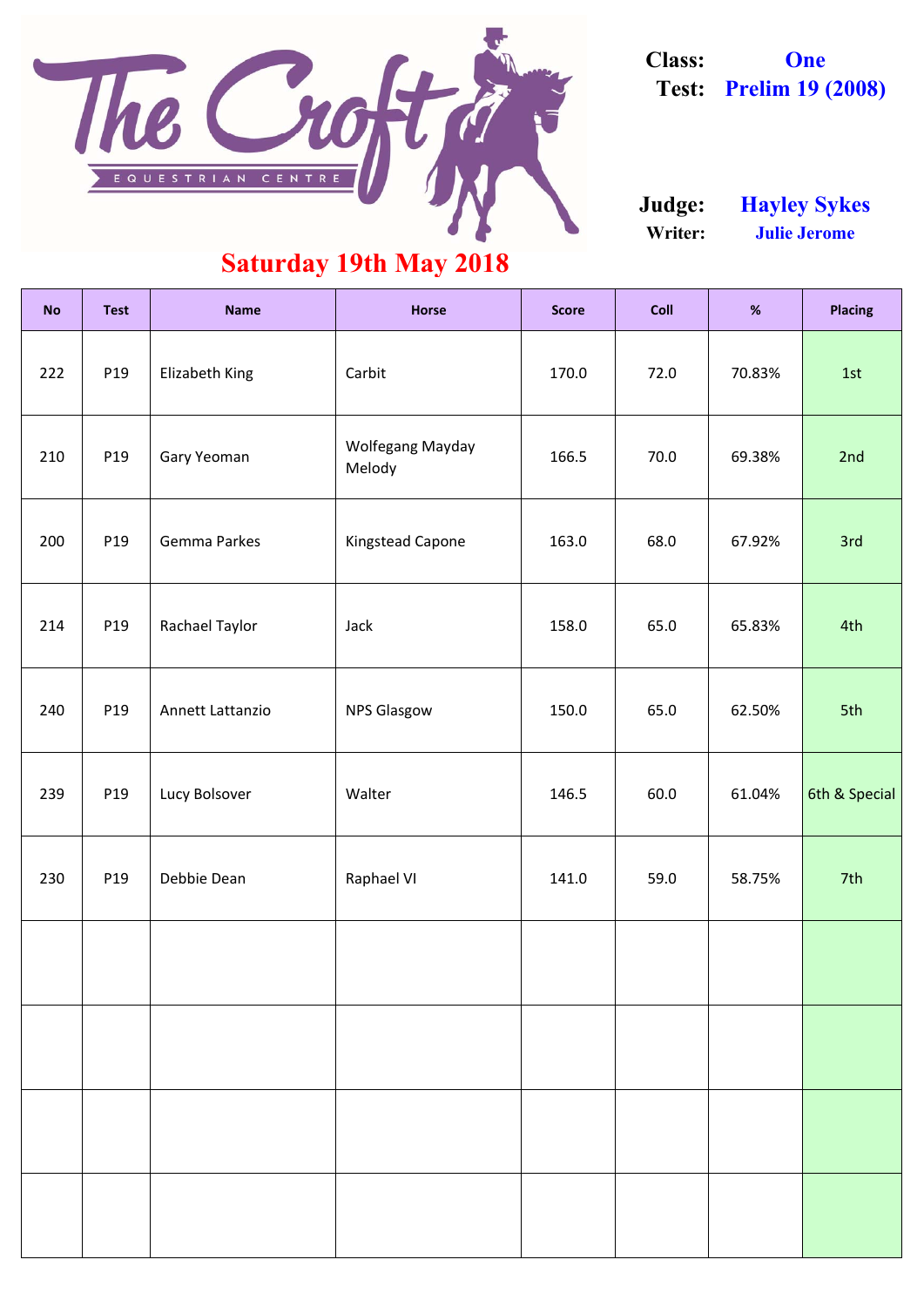| Date:            | <b>19th May 2018</b> |
|------------------|----------------------|
| <b>Class:</b>    | Two                  |
| Test:            | <b>Prelim FSM</b>    |
| <b>Qualifier</b> | <b>SO</b>            |

|                        |         |             | $\bullet$<br><b>Service Construction</b> |       | Writer: |               |                          | <b>Julie Jerome</b> |                            |                    |
|------------------------|---------|-------------|------------------------------------------|-------|---------|---------------|--------------------------|---------------------|----------------------------|--------------------|
| $\mathbf{N}\mathbf{0}$ | Section | Name        | Horse                                    | Score | Coll    | $\frac{1}{2}$ | <b>Bronze</b><br>Placing | Silver<br>Placing   | $\mathbf{Gold}$<br>Placing | Overall<br>Placing |
| 230                    | Silver  | Debbie Dean | Raphael VI                               | 110.0 | 55.5    | 61.11%        |                          | $1st$               |                            | $1st$              |
|                        |         |             |                                          |       |         |               |                          |                     |                            |                    |
|                        |         |             |                                          |       |         |               |                          |                     |                            |                    |
|                        |         |             |                                          |       |         |               |                          |                     |                            |                    |
|                        |         |             |                                          |       |         |               |                          |                     |                            |                    |
|                        |         |             |                                          |       |         |               |                          |                     |                            |                    |
|                        |         |             |                                          |       |         |               |                          |                     |                            |                    |
|                        |         |             |                                          |       |         |               |                          |                     |                            |                    |
|                        |         |             |                                          |       |         |               |                          |                     |                            |                    |
|                        |         |             |                                          |       |         |               |                          |                     |                            |                    |
|                        |         |             |                                          |       |         |               |                          |                     |                            |                    |
|                        |         |             |                                          |       |         |               |                          |                     |                            |                    |
|                        |         |             |                                          |       |         |               |                          |                     |                            |                    |
|                        |         |             |                                          |       |         |               |                          |                     |                            |                    |
|                        |         |             |                                          |       |         |               |                          |                     |                            |                    |



## **British Dressage Affiliated Freestyle to Music**



**Debbie Poynter**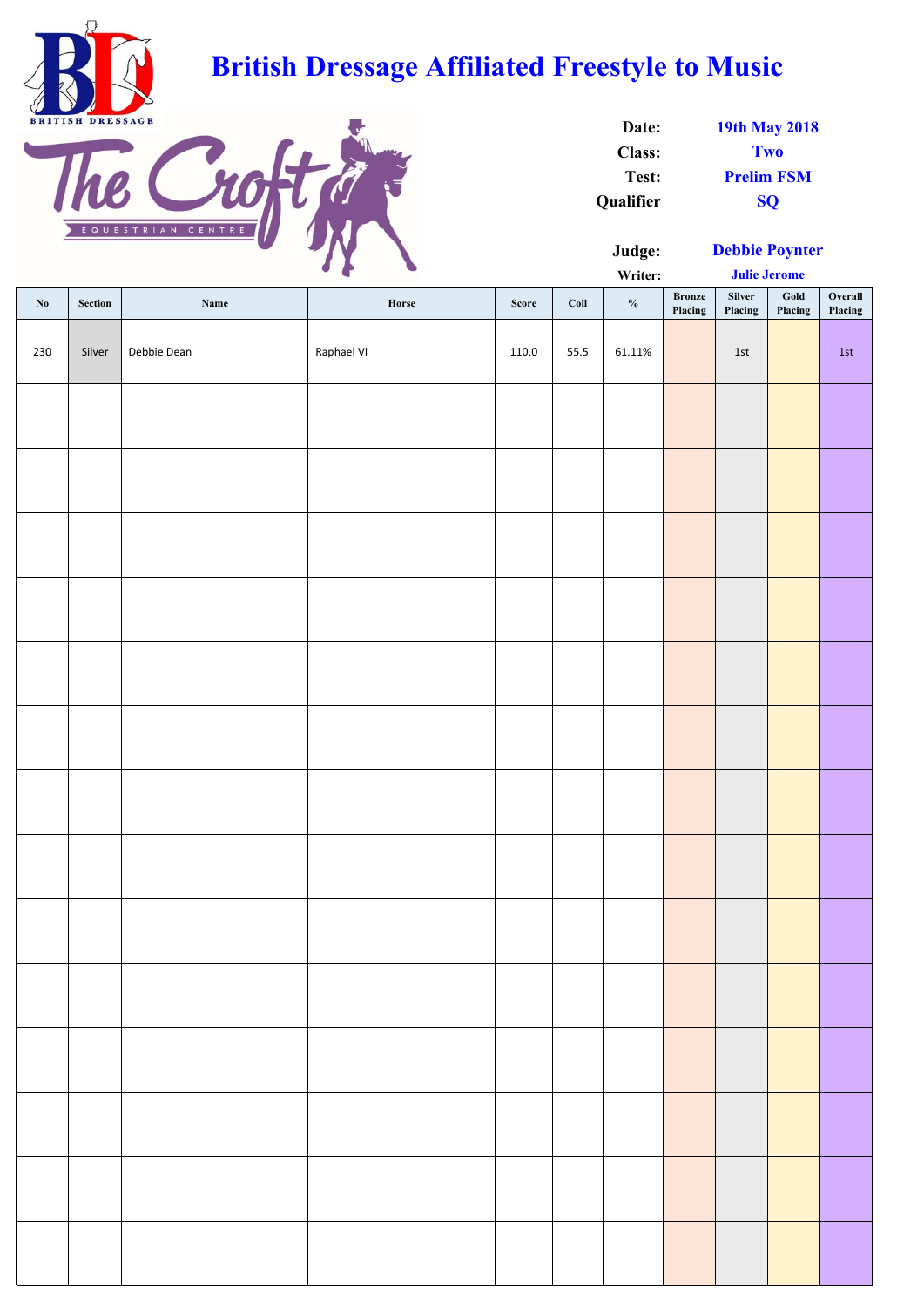| <b>No</b> | <b>Test</b> | <b>Name</b>           | <b>Horse</b>                      | <b>Score</b> | <b>Coll</b> | %      | <b>Placing</b> |
|-----------|-------------|-----------------------|-----------------------------------|--------------|-------------|--------|----------------|
| 207       | <b>N23</b>  | <b>Hazel Boxall</b>   | Freya                             | 167.0        | 43.0        | 69.58% | 1st            |
| 247       | <b>N23</b>  | Sarah Thomas          | Davidoff 84                       | 163.5        | 41.5        | 68.13% | 2nd            |
| 219       | <b>N23</b>  | <b>Deanne Collier</b> | Croft Vigo                        | 162.5        | 40.5        | 67.71% | 3rd            |
| 218       | <b>N23</b>  | Jane Foster           | <b>Brecknock Breakthru</b>        | 160.0        | 39.5        | 66.67% | 4th            |
| 246       | <b>N23</b>  | <b>Kelly Britton</b>  | Dhamma Fielen                     | 158.5        | 39.5        | 66.04% | 5th            |
| 227       | <b>N23</b>  | Sue Hare              | Edmund                            | 155.0        | 38.0        | 64.58% | 6th            |
| 210       | <b>N23</b>  | Gary Yeoman           | <b>Wolfegang Mayday</b><br>Melody | 153.5        | 37.5        | 63.96% | 7th            |
| 231       | <b>N23</b>  | Karon Whenmouth       | Ibthorpe Songbird                 | 145.5        | 37.0        | 60.63% | 8th            |
| 220       | <b>N23</b>  | Dee Froom             | Clover Queen                      | 130.5        | 35.0        | 54.38% | Special        |
|           |             |                       |                                   |              |             |        |                |
|           |             |                       |                                   |              |             |        |                |

#### **Saturday 19th May 2018**

**Writer: Liz Rushton Judge: Debbie Poynter**



**Class: Three Test: Novice 23 (2012)**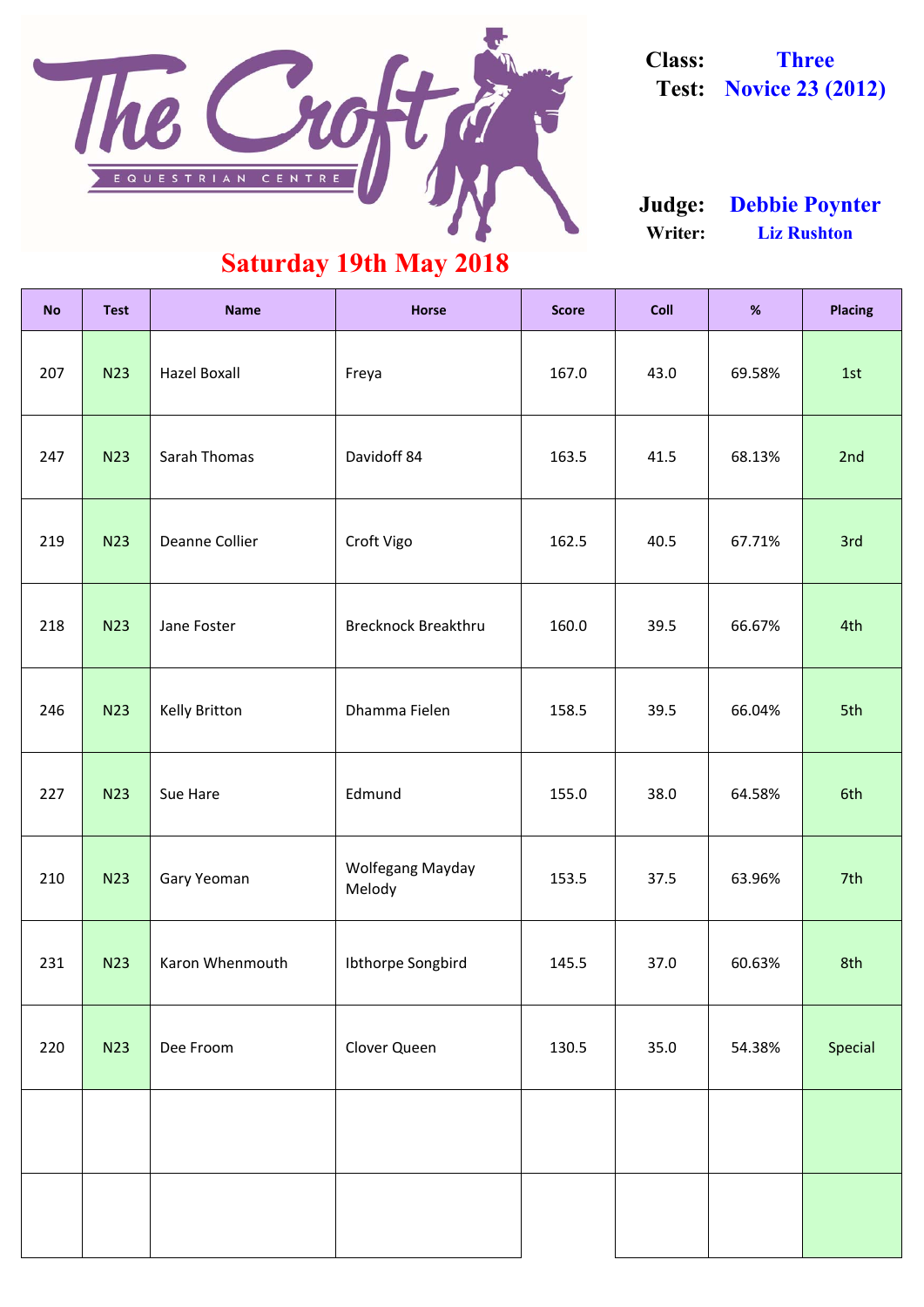|     |                |                     | $\bullet$<br>$\bullet$          |              |      | Writer:       |                          | <b>Liz Rushton</b>       |                 |                    |
|-----|----------------|---------------------|---------------------------------|--------------|------|---------------|--------------------------|--------------------------|-----------------|--------------------|
| No  | <b>Section</b> | Name                | Horse                           | <b>Score</b> | Coll | $\frac{0}{0}$ | <b>Bronze</b><br>Placing | <b>Silver</b><br>Placing | Gold<br>Placing | Overall<br>Placing |
| 246 | <b>Bronze</b>  | Kelly Britton       | Dhamma Fielen                   | 121.5        | 62.0 | 67.50%        | 1st                      |                          |                 | 4th                |
| 228 | <b>Bronze</b>  | Jax Johnston        | Montserrat                      | 117.0        | 59.5 | 65.00%        | 2nd                      |                          |                 | 9th                |
| 211 | <b>Bronze</b>  | Paula Brazier       | <b>Wilderness Spring Melody</b> | 110.0        | 54.0 | 61.11%        | 3rd                      |                          |                 | 10th               |
| 202 | <b>Bronze</b>  | Johanna Davis       | Willpower                       | 105.0        | 56.5 | 58.33%        | 4th                      |                          |                 | 11th               |
| 203 | <b>Bronze</b>  | Rita West           | <b>Benhill Tanqueray</b>        | 100.0        | 53.0 | 55.56%        | 5th                      |                          |                 | 12th               |
|     |                |                     |                                 |              |      |               |                          |                          |                 |                    |
| 242 | Silver         | Daisy Douglass      | Ferrara II                      | 138.0        | 70.0 | 76.67%        |                          | 1st                      |                 | 1st                |
| 205 | Silver         | Jackie Sutherland   | <b>Bibertels</b>                | 136.5        | 69.0 | 75.83%        |                          | 2nd                      |                 | 2nd                |
| 207 | Silver         | <b>Hazel Boxall</b> | Zaclight Frej                   | 135.0        | 69.0 | 75.00%        |                          | 3rd                      |                 | 3rd                |
| 233 | Silver         | Louise Mottola      | World Survivor                  | 120.0        | 61.0 | 66.67%        |                          | 4th                      |                 | 5th                |
| 250 | Silver         | Natasha Kalderen    | Petit La Reina                  | 119.0        | 60.0 | 66.11%        |                          | 5th                      |                 | 6th                |
| 225 | Silver         | Deborah Payne       | Compadre Z                      | 119.0        | 59.0 | 66.11%        |                          | 6th                      |                 | 7th                |
| 247 | Silver         | Sarah Thomas        | Davidoff 84                     | 118.5        | 57.0 | 65.83%        |                          | 7th                      |                 | 8th                |
|     |                |                     |                                 |              |      |               |                          |                          |                 |                    |
|     |                |                     |                                 |              |      |               |                          |                          |                 |                    |

| Date:            | <b>19th May 2018</b> |
|------------------|----------------------|
| <b>Class:</b>    | <b>Four</b>          |
| Test:            | <b>Novice FSM</b>    |
| <b>Qualifier</b> | <b>SO</b>            |



## **British Dressage Affiliated Freestyle to Music**



**Debbie Poynter**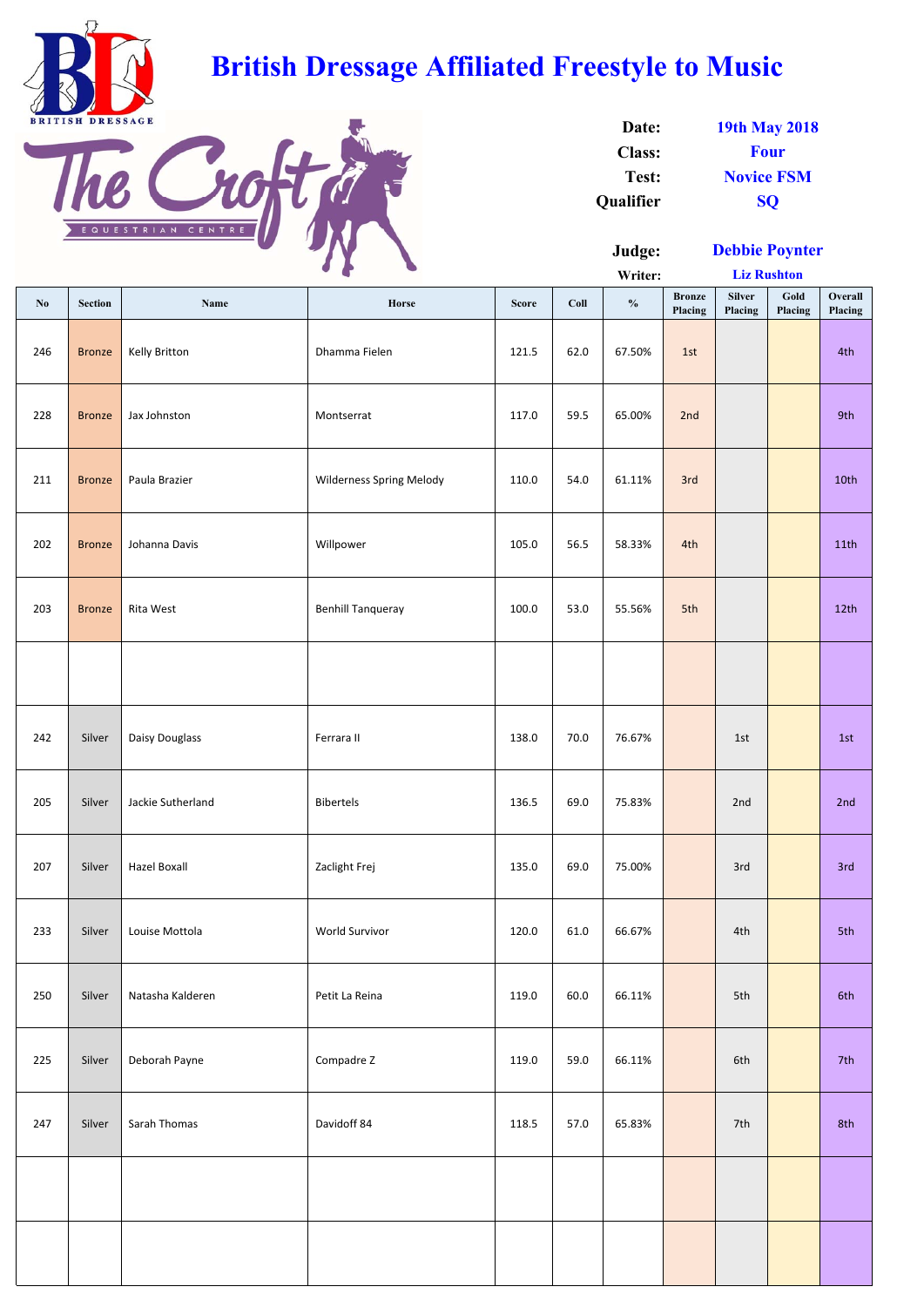| <b>No</b> | <b>Test</b> | <b>Name</b>                   | <b>Horse</b>            | <b>Score</b> | <b>Coll</b> | %      | <b>Placing</b> |
|-----------|-------------|-------------------------------|-------------------------|--------------|-------------|--------|----------------|
| 245       | E43         | Wendy Schaeffer-<br>Macdonald | Gitta Bella             | 206.5        | 59.0        | 71.21% | 1st            |
| 201       | E43         | <b>Judith Twallin</b>         | Jonny                   | 193.0        | 53.0        | 66.55% | 2nd            |
| 238       | E43         | <b>Tiffany Lay</b>            | Caminito                | 190.0        | 53.0        | 65.52% | 3rd            |
| 209       | E43         | <b>Matthew Jenkins</b>        | <b>Woodcroft Gideon</b> | 185.5        | 53.0        | 63.97% | 4th & Special  |
| 219       | E43         | <b>Deanne Collier</b>         | Croft Vigo              | 184.0        | 50.0        | 63.45% | 5th            |
| 243       | E43         | Amanda Taplin                 | <b>Blue Gem</b>         | 175.0        | 49.0        | 60.34% | 6th            |
| 213       | E43         | <b>Denise Hackett</b>         | Clonkeen Lad            | 166.5        | 46.0        | 57.41% | 7th            |
|           |             |                               |                         |              |             |        |                |

**Writer: Lucy Harris Judge: Lorna Fraser**

### **Saturday 19th May 2018**



**Class: Five Test: Elementary 43 (2006)**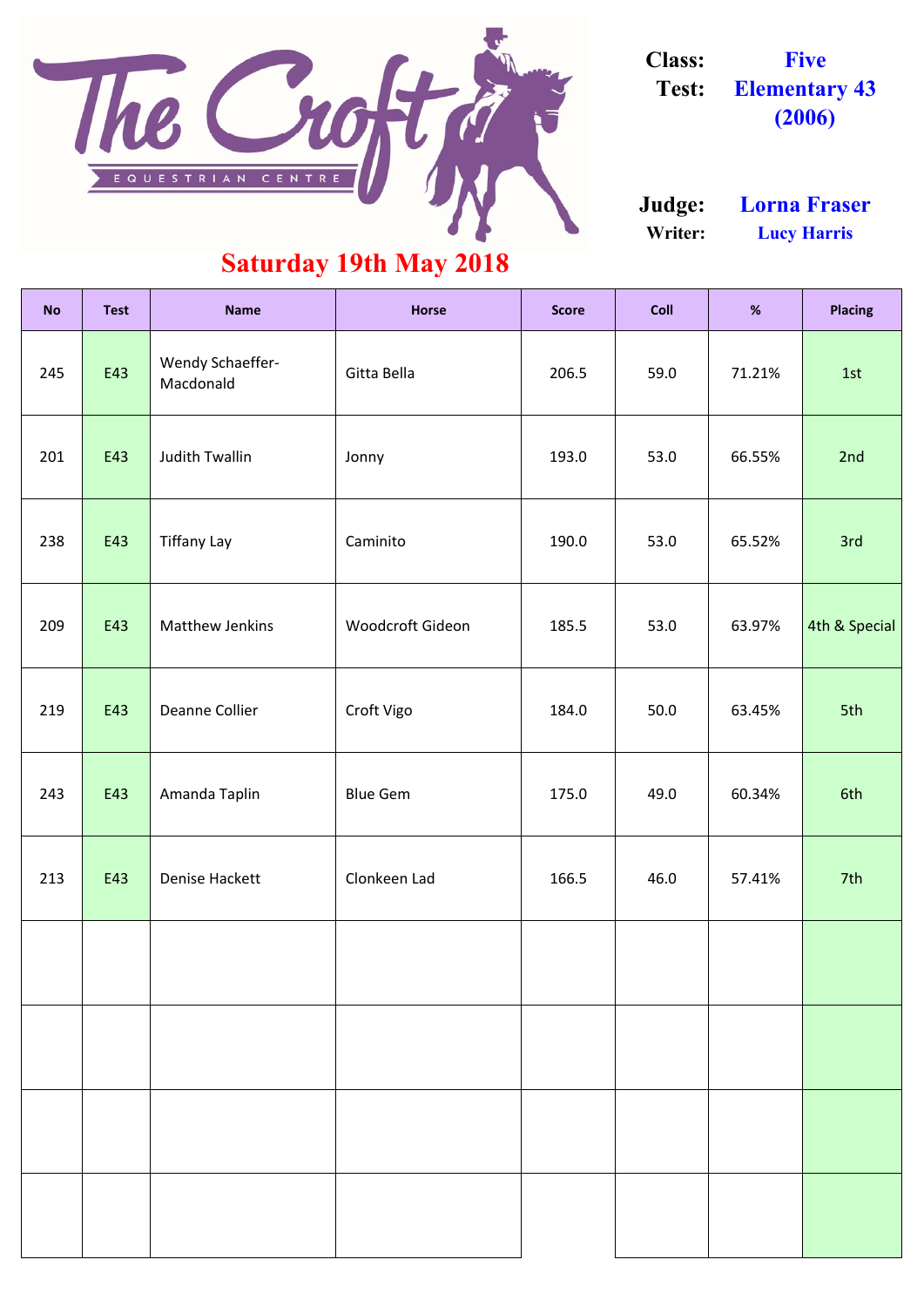|     |                |                          | $\bullet$ $\bullet$<br><b>Contract Contract Contract Contract</b> |              |      | Writer:       |                          |                          | <b>Lucy Harris</b> |                    |
|-----|----------------|--------------------------|-------------------------------------------------------------------|--------------|------|---------------|--------------------------|--------------------------|--------------------|--------------------|
| No  | <b>Section</b> | Name                     | Horse                                                             | <b>Score</b> | Coll | $\frac{0}{0}$ | <b>Bronze</b><br>Placing | <b>Silver</b><br>Placing | Gold<br>Placing    | Overall<br>Placing |
| 212 | <b>Bronze</b>  | Claire Shoesmith         | <b>Taiforgan Sir Monty</b>                                        | 178.5        | 95.0 | 68.65%        | 1st                      |                          |                    | 3rd                |
| 228 | <b>Bronze</b>  | Jax Johnston             | Montserrat                                                        | 175.5        | 88.0 | 67.50%        | 2nd                      |                          |                    | 5th                |
| 238 | <b>Bronze</b>  | <b>Tiffany Lay</b>       | Caminito                                                          | 174.0        | 87.5 | 66.92%        | 3rd                      |                          |                    | 6th                |
| 251 | <b>Bronze</b>  | Patricia Smith           | Helios                                                            | 172.5        | 87.5 | 66.35%        | 4th                      |                          |                    | 7th                |
| 233 | <b>Bronze</b>  | Louise Mottola           | World Survivor                                                    | 171.5        | 86.0 | 65.96%        | 5th                      |                          |                    | 8th                |
|     |                |                          |                                                                   |              |      |               |                          |                          |                    |                    |
| 204 | Silver         | Sally Green              | Keystone Rhia                                                     | 196.0        | 98.0 | 75.38%        |                          | 1st                      |                    | 1st                |
| 232 | Silver         | Cassilda Courtier-Dutton | Flicka in Clover                                                  | 182          | 93.0 | 70.00%        |                          | 2nd                      |                    | 2nd                |
| 226 | Silver         | Mandy Chaffin            | Compadre Z                                                        | 177.0        | 89.5 | 68.08%        |                          | 3rd                      |                    | 4th                |
| 249 | Silver         | Kathryn Doyle            | Widget                                                            | 170.5        | 85.0 | 65.58%        |                          | 4th                      |                    | 9th                |
|     |                |                          |                                                                   |              |      |               |                          |                          |                    |                    |
|     |                |                          |                                                                   |              |      |               |                          |                          |                    |                    |
|     |                |                          |                                                                   |              |      |               |                          |                          |                    |                    |
|     |                |                          |                                                                   |              |      |               |                          |                          |                    |                    |
|     |                |                          |                                                                   |              |      |               |                          |                          |                    |                    |

| Date:            | <b>19th May 2018</b>  |
|------------------|-----------------------|
| <b>Class:</b>    | <b>Six</b>            |
| Test:            | <b>Elementary FSM</b> |
| <b>Qualifier</b> | <b>SO</b>             |



## **British Dressage Affiliated Freestyle to Music**



**Lucy Harris Lorna Fraser**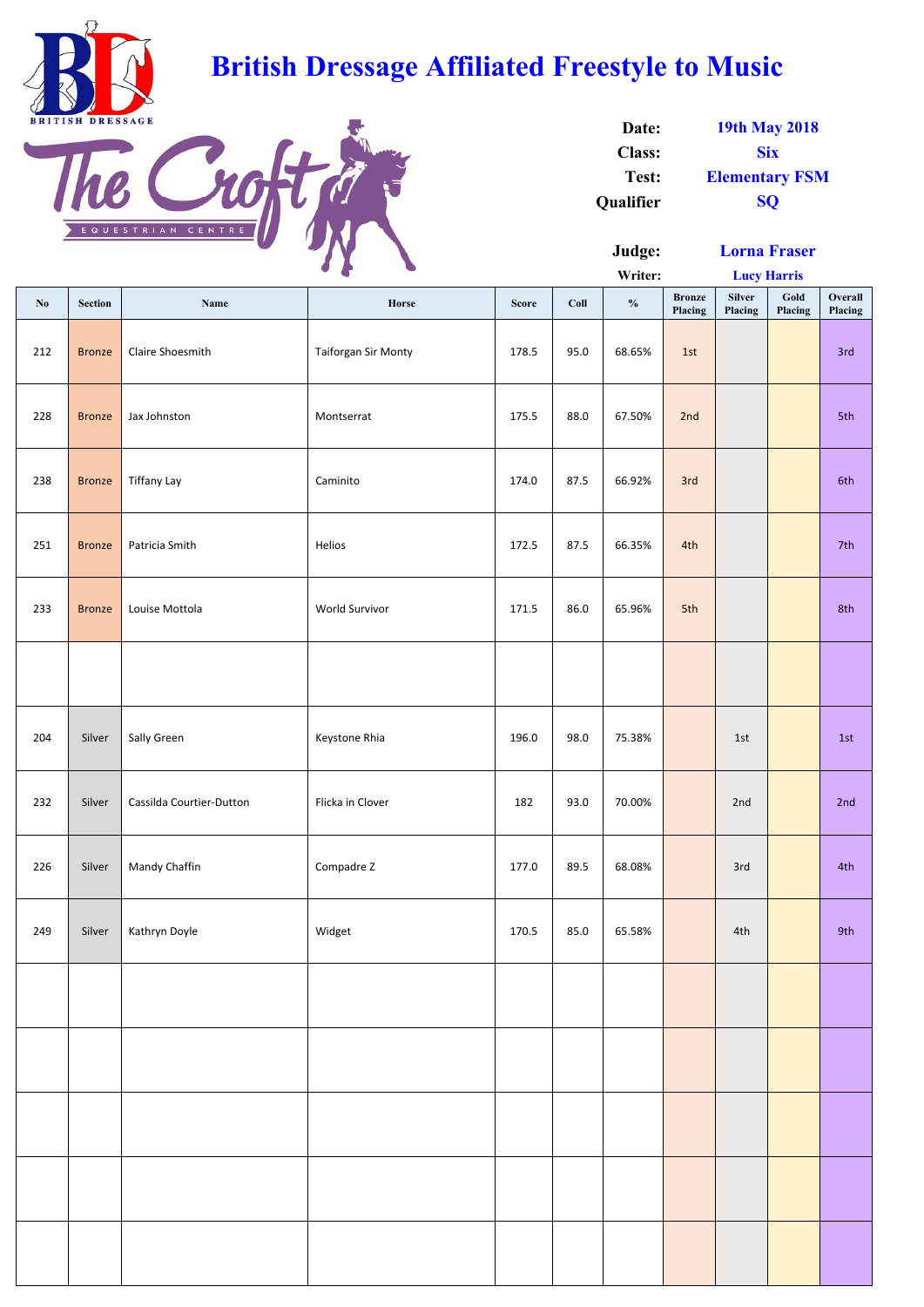| <b>No</b> | <b>Test</b> | <b>Name</b>          | <b>Horse</b>    | <b>Score</b> | <b>Coll</b> | %      | <b>Placing</b> |
|-----------|-------------|----------------------|-----------------|--------------|-------------|--------|----------------|
| 229       | M73         | Barbara Sommerau     | Daily Sun       | 226.0        | 54.0        | 66.47% | 1st            |
| 252       | M73         | <b>Clare Griffin</b> | Rockwood Rosie  | 209.5        | 50.0        | 61.62% | 2nd            |
| 248       | M73         | <b>Susan Bates</b>   | Oakfield Tucker | 202.5        | 49.0        | 59.56% | 3rd & Special  |
| 223       | M73         | Elizabeth King       | Fabulous Khan   | 200.5        | 48.0        | 58.97% | 4th            |
|           |             |                      |                 |              |             |        |                |
|           |             |                      |                 |              |             |        |                |
|           |             |                      |                 |              |             |        |                |
|           |             |                      |                 |              |             |        |                |

**Writer: Claire Shoesmith Judge: Patt Watts**

### **Saturday 19th May 2018**



**Class: Seven Tests: Medium 73 (2007)**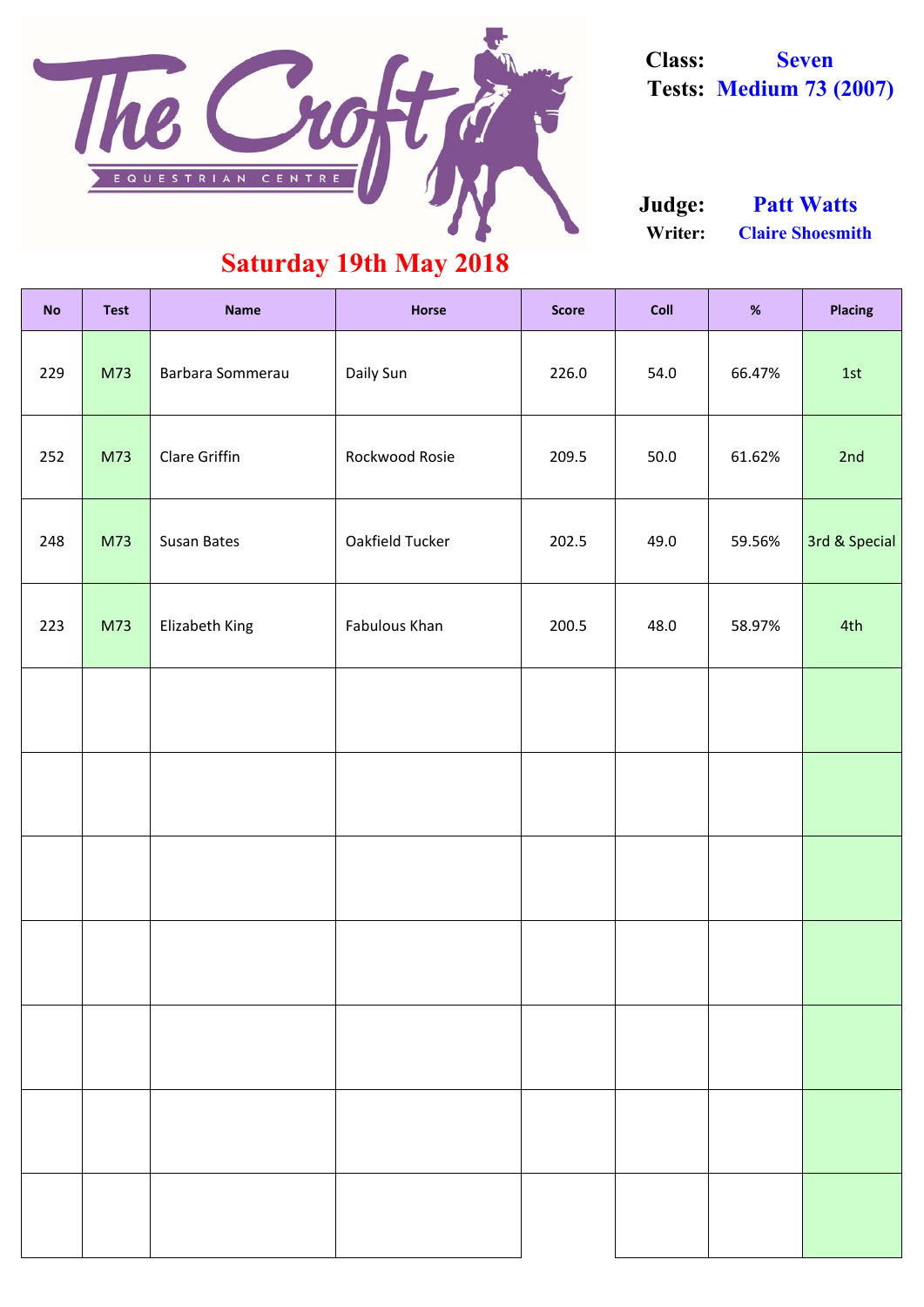|                        | $\bullet$      |                          |                     | Writer:      |       |               | <b>Claire Shoesmith</b>  |                   |                 |                    |
|------------------------|----------------|--------------------------|---------------------|--------------|-------|---------------|--------------------------|-------------------|-----------------|--------------------|
| $\mathbf{N}\mathbf{0}$ | <b>Section</b> | Name                     | Horse               | <b>Score</b> | Coll  | $\frac{0}{0}$ | <b>Bronze</b><br>Placing | Silver<br>Placing | Gold<br>Placing | Overall<br>Placing |
| 232                    | <b>Bronze</b>  | Cassilda Courtier-Dutton | Flicka in Clover    | 201.5        | 102.0 | 67.17%        | 1st                      |                   |                 | 3rd                |
|                        |                |                          |                     |              |       |               |                          |                   |                 |                    |
| 234                    | Silver         | Megan Rees               | Thorneyside Tornado | 216.5        | 114.0 | 72.17%        |                          | 1st               |                 | 1st                |
| 224                    | Silver         | Tanya Slade              | Tango III           | 207.5        | 108.0 | 69.17%        |                          | 2nd               |                 | 2nd                |
| 215                    | Silver         | Linda Robinson           | Ferndale Chatterbox | 185.5        | 97.5  | 61.83%        |                          | 3rd               |                 | 4th                |
|                        |                |                          |                     |              |       |               |                          |                   |                 |                    |
|                        |                |                          |                     |              |       |               |                          |                   |                 |                    |
|                        |                |                          |                     |              |       |               |                          |                   |                 |                    |
|                        |                |                          |                     |              |       |               |                          |                   |                 |                    |
|                        |                |                          |                     |              |       |               |                          |                   |                 |                    |
|                        |                |                          |                     |              |       |               |                          |                   |                 |                    |
|                        |                |                          |                     |              |       |               |                          |                   |                 |                    |
|                        |                |                          |                     |              |       |               |                          |                   |                 |                    |
|                        |                |                          |                     |              |       |               |                          |                   |                 |                    |
|                        |                |                          |                     |              |       |               |                          |                   |                 |                    |

| Date:            | <b>19th May 2018</b> |  |  |  |  |
|------------------|----------------------|--|--|--|--|
| <b>Class:</b>    | <b>Eight</b>         |  |  |  |  |
| Test:            | <b>Medium FSM</b>    |  |  |  |  |
| <b>Oualifier</b> | <b>SO</b>            |  |  |  |  |



# **British Dressage Affiliated Freestyle to Music**



**Claire Shoesmith Patt Watts**